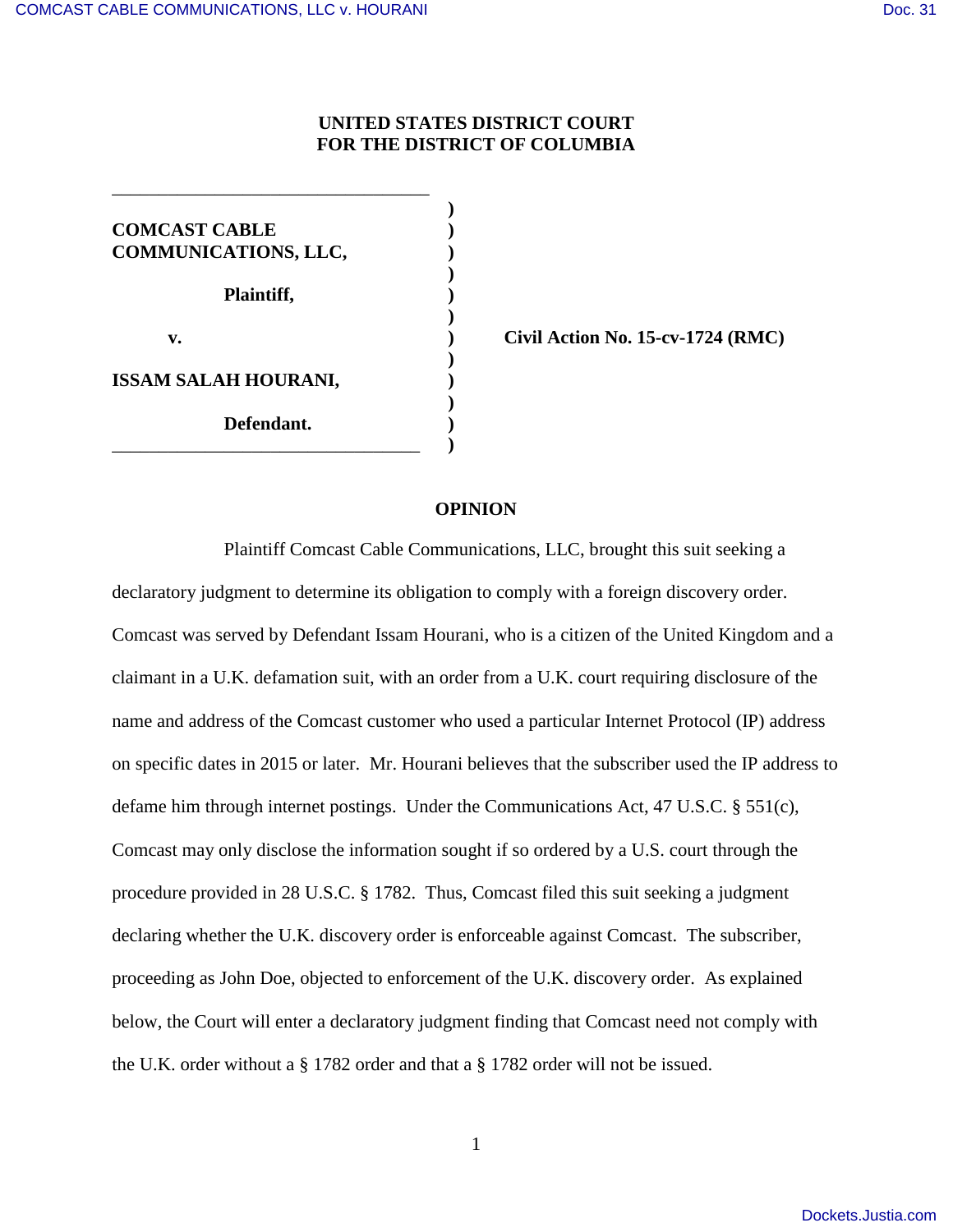### **I. FACTS**

Issam Hourani filed suit in London against PsyberSolutions LLC, its Chief Executive Officer Allison Blair, Alistair Thomson, and Bryan McCarthy alleging that they operated a "Campaign" to assassinate his character, portraying Mr. Hourani as a criminal involved in the abduction, false imprisonment, torture, drugging, rape, and murder of Anastasya Novikova, in Beirut, Lebanon in 2004. *Hourani v. Thomson*, Claim No. H14 D 05164, U.K. Compl., dated Dec 10, 2014 [Dkt. 3]. In the U.K. Complaint, Mr. Hourani alleges that (1) the defendants established websites, Facebook pages, Twitter accounts, and a YouTube channel on which they published words and images defaming Mr. Hourani by falsely connecting him to Ms. Novikova's murder; (2) the defendants organized a vigil outside Issam Hourani's London home on June 19, 2014, and a demonstration in Hyde Park and outside the Lebanese Embassy in London on November 16, 2014 (collectively, the Demonstrations) to commemorate the tenth anniversary of Ms. Novikova's death; and (3) the defendants videotaped the Demonstrations and posted the videos on the Internet. U.K. Compl. at 2-19. The last of the alleged defamatory statements was posted online on December 12, 2104. *Id*. at 8. Mr. Hourani contends that this course of conduct, including the publication of defamatory statements, constituted defamation and harassment in violation of a British statute, "section 1(1) of the Protection from Harassment Act of 1997." *Id*. at 2, 26.

The U.K. Complaint is substantially similar to the complaint filed here by Issam Hourani's brother, Devincci Hourani. *See Hourani v. PsyberSolutions*, 15-cv-933 (RMC) (Compl. filed June 15, 2015). This Court recently dismissed Devincci Hourani's case because,

2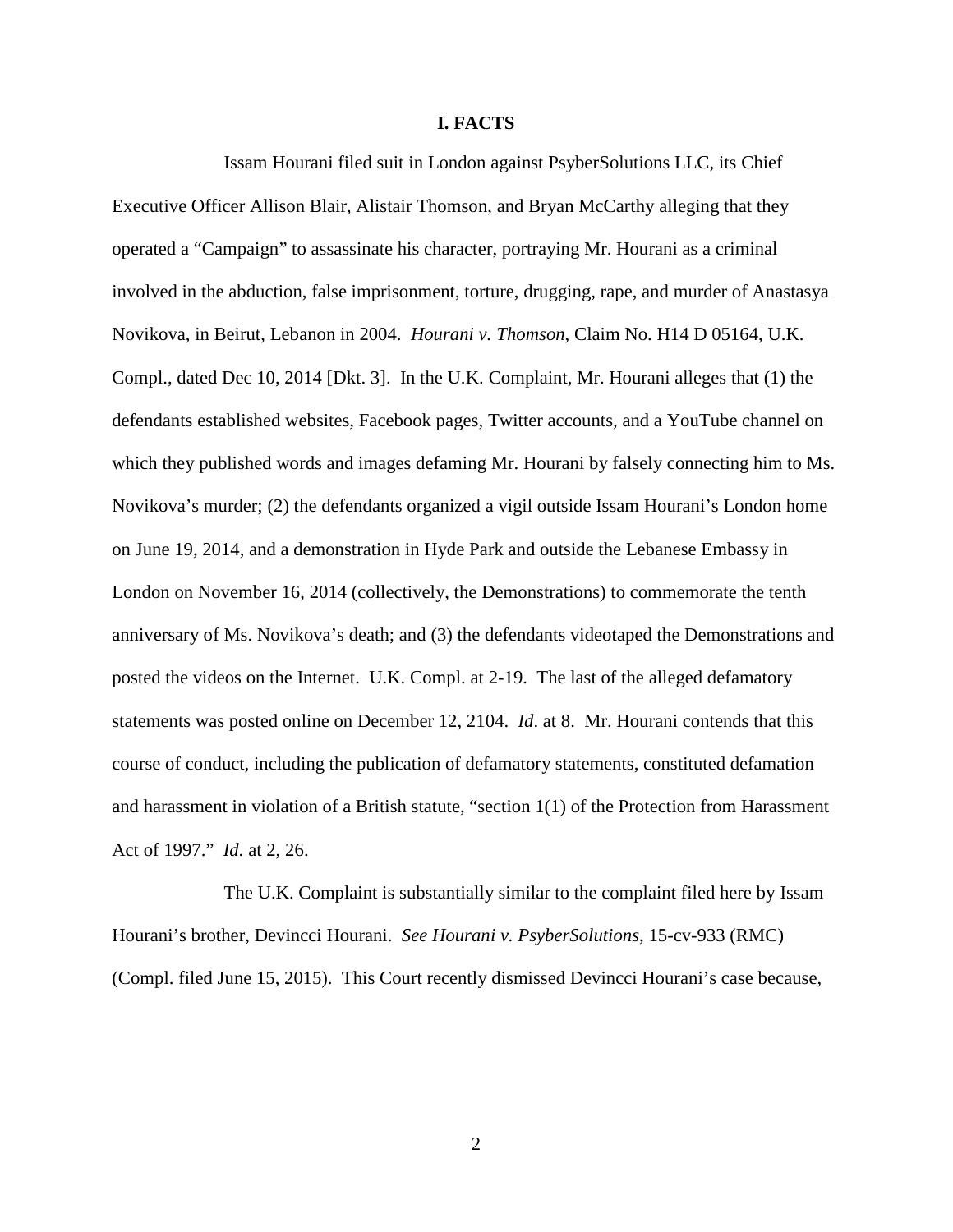among other things, he failed to allege malice as required in a defamation case where a limited-

purpose public figure is a plaintiff. *See id.*, Op. (Feb. [1](#page-2-0)8, 2016); Order (Feb. 18, 2016).<sup>1</sup>

On August 19, 2015, the U.K. court ordered Comcast to disclose to Issam

Hourani:

<u>.</u>

(a) the name and address of the user(s) of IP address 98.204.52.170 *between 23 May 2015 and 23 July 2015 or the earliest possible time after these dates*; and

(b) any other recorded information, including billing information, that may assist in determining the IP address user, to the extent such information is available.

U.K. Order [Dkt. 3] at 1-2 (emphasis added). The U.K. Order further provided that Mr. Hourani may use the information produced "for the purpose of bringing proceedings for defamation and/or harassment and/or other civil proceedings against any individual or other entity thereby identified and/or assisting the Claimant to establish the extent of the involvement of those identified in the matters complained of in the present action." *Id*. at 2. Mr. Hourani believes that the subscriber who used the identified IP address is a person who was "hired to stage fake performances to defame and cause harm to defendant and [to] film the performances to be uploaded onto websites and social media sites for dissemination on the internet." Def. Mem. [Dkt. 17-5] at  $2^2$  $2^2$ 

<span id="page-2-0"></span><sup>&</sup>lt;sup>1</sup> As noted in the Court's Opinion in *Hourani v. PsyberSolutions*, 15-cv-933 (RMC), Ms. Novikova died when she fell, jumped, or was thrown out of a window at an upper-floor Beirut apartment owned by Issam Hourani and his brother, Devincci Hourani. Ms. Novikova was the reputed mistress of a former high-level Kazakh official, Rakhat Aliyev, who was the son-in-law of the President of Kazakhstan from 1983 to 2007. Issam Hourani was married to Mr. Aliyev's sister.

<span id="page-2-1"></span><sup>2</sup> In *Hourani v. PsyberSolutions*, Devincci Hourani alleged that this same IP address, 98.204.52.170, "belongs to Blair and PsyberSolutions." *Hourani v. PsyberSolutions*, 15-cv-933 (RMC), Compl. ¶ 34.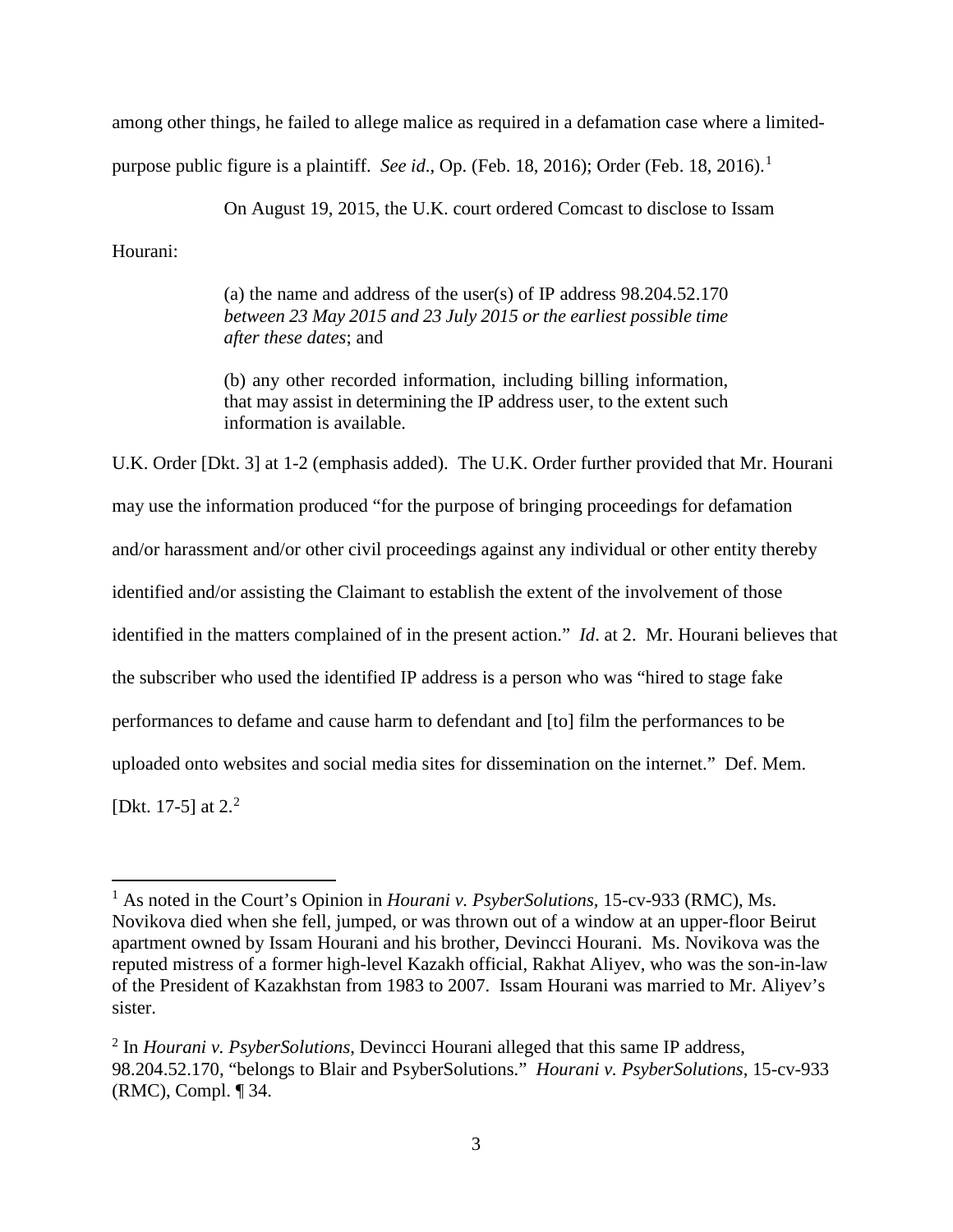Mr. Hourani served Comcast with the U.K. Order. Comcast did not comply and counsel for Mr. Hourani threatened to pursue legal remedies against Comcast. Compl. [Dkt. 1] ¶ 2. Comcast notified the subscriber shown by Comcast's records to be the user of the IP address at the relevant times, and the subscriber indicated that it did not consent to disclosure of any of its identifying information. *Id*. ¶ 3. The subscriber threatened to file suit against Comcast under the cable privacy provision of the Communications Act, 47 U.S.C. §551(f), if Comcast disclosed the subscriber's identity. *Id*. As a result, Comcast filed this declaratory judgment action to determine its obligation under the U.K. Order. Comcast seeks a declaratory judgment indicating whether or not the U.K. Order is enforceable against it under 28 U.S.C. § 1782 and 47 U.S.C.  $§ 551(c).$ 

 Comcast and Mr. Hourani filed cross motions for judgment on the pleadings. *See* Def. Mot. [Dkt. 17]; Pl. Opp'n [Dkt. 18]; Pl. Cross Mot. [Dkt. 19]; Def. Opp'n [Dkt. 20]; Pl. Reply [Dkt. 21].<sup>[3](#page-3-0)</sup> The parties agreed that the Court should enter judgment on the pleadings, but they disagreed regarding whether the subscriber should receive pre-disclosure notice and an opportunity to be heard. Def. Opp'n at 2; Pl. Reply at 1. On February 23, 2016, the Court entered judgment in favor of Comcast and granted the petition for an order under 28 U.S.C. § 1782––on the condition that Comcast would serve the subscriber and providing that the subscriber had 21 days to object anonymously to the release of its identifying information. *See* Op. [Dkt. 23]; Order [Dkt. 24]. The subscriber, proceeding anonymously through counsel as "John Doe," timely filed an objection seeking to vacate the Opinion and Order. *See* Obj. [Dkt.

 $\overline{a}$ 

<span id="page-3-0"></span> $3$  Mr. Hourani styled his motion at Docket 17 as a "motion to dismiss," despite the fact that he already had filed an Answer [Dkt. 8]. Realizing his error, Mr. Hourani then asked that the Court treat his motion as one for judgment on the pleadings. Def. Opp'n at 2.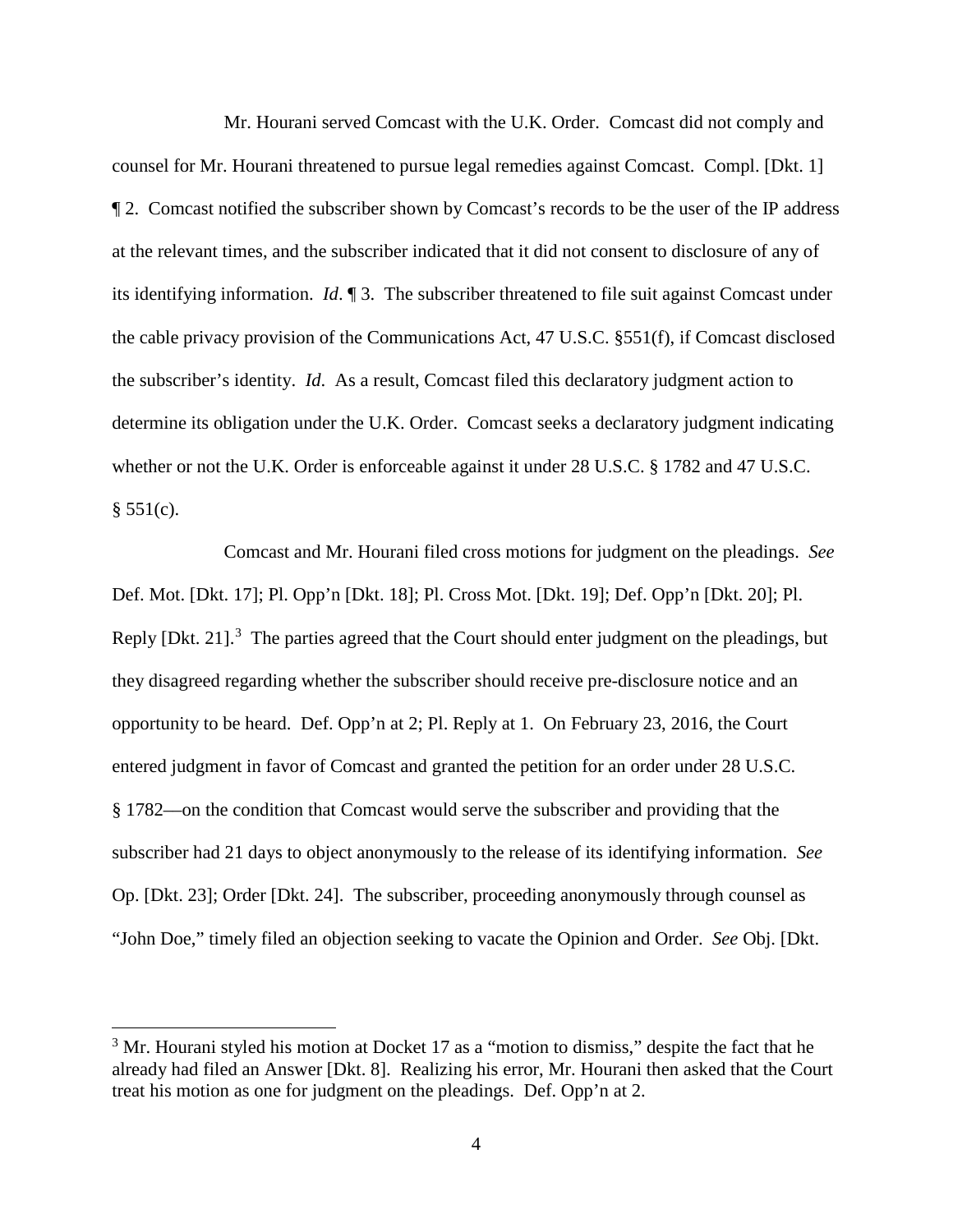27]. Mr. Hourani opposed. *See* Opp'n to Doe Obj. [Dkt. 28]. As explained below, with the benefit of these recent filings, the Court resolves this case anew.

### **II. LEGAL STANDARD**

 Federal Rule of Civil Procedure 12(c) permits a party to file a motion for judgment on the pleadings after the pleadings are closed but early enough not to delay trial. Fed. R. Civ. P. 12(c). The standard of review on a motion for judgment on the pleadings is virtually identical to the standard for a motion under Rule 12(b)(6). *United Parcel Service, Inc. v. Int'l Bhd. of Teamsters, AFL-CIO*, 859 F. Supp. 590, 592, n.1 (D.D.C. 1994). A complaint must be sufficient "to give a defendant fair notice of what the . . . claim is and the grounds upon which it rests." *Bell Atl. Corp. v. Twombly*, 550 U.S. 544, 555 (2007) (internal citations omitted). To survive a motion to dismiss or a motion for judgment on the pleadings, a complaint must contain sufficient factual matter to state a claim for relief that is "plausible on its face." *See Twombly*, 550 U.S. at 570.

A court must treat the complaint's factual allegations as true, "even if doubtful in fact." *Twombly*, 550 U.S. at 555. A court need not accept as true legal conclusions set forth in a complaint. *Ashcroft v. Iqbal*, 129 S. Ct. 1937, 1949 (2009). In deciding a motion under Rule 12(b)(6), a court may consider the facts alleged in the complaint, documents attached to the complaint as exhibits or incorporated by reference, and matters about which the court may take judicial notice. *Abhe & Svoboda, Inc. v. Chao*, 508 F.3d 1052, 1059 (D.C. Cir. 2007). "Because a Rule 12(c) motion would summarily extinguish litigation at the threshold and foreclose the opportunity for discovery and factual presentation, the Court must treat [such a] motion with the greatest of care and deny it if there are allegations in the complaint which, if proved, would

5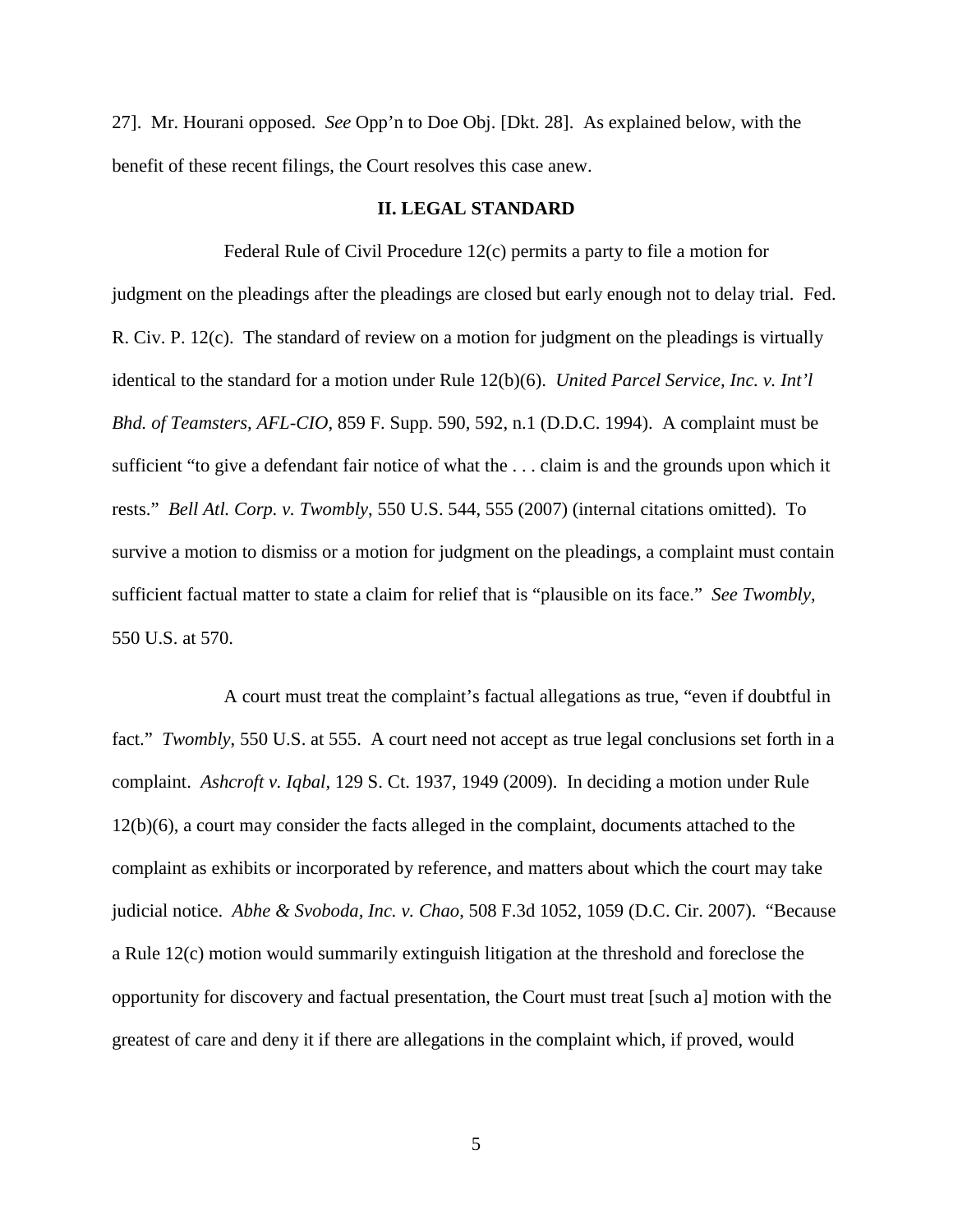provide a basis for recovery." *Baumann v. District of Columbia*, 744 F. Supp. 2d 216, 221

(D.D.C. 2010).

-

## **III. ANALYSIS**

For this Court to declare that the U.K. Order is enforceable against Comcast, an

order must be issued pursuant to 28 U.S.C. § 1782. Section 1782 provides:

The district court of the district in which a person resides or is found may order him to give his testimony or statement or to produce a document or other thing for use in a proceeding in a foreign or international tribunal, including criminal investigations conducted before formal accusation.

28 U.S.C. § 1782. However, "[a] person may not be compelled to give his testimony or statement or to produce a document or other thing in violation of any legally applicable privilege."<sup>[4](#page-5-0)</sup> An application for a discovery order under § 1782 may be made by a foreign tribunal or by "any interested person." *In re Gianasso*, No. C 12-80029 Misc. SI, 2012 WL 651647, at \*1 (N.D. Cal. Feb. 12, 2012). An "interested person" includes "a party to the foreign litigation whether directly or indirectly involved." *In re Merck*, 197 F.R.D. 267, 270 (M.D.N.C. 2000); *see also Lazaridis v. Int'l Centre for Missing & Exploited Children, Inc*., 760 F. Supp. 2d 109, 113 (D.D.C. 2011) ("interested person" includes complainant who prompts a foreign investigation and who "possesses a reasonable interest in obtaining [judicial] assistance").

Even when the § 1782 threshold requirements are met, a district court is not

required to grant a § 1782 application simply because it has authority to do so. *Intel Corp. v.* 

*Advanced Micro Devices, Inc.*, 542 U.S. 241, 264 (2004). Such a decision is within the district

<span id="page-5-0"></span><sup>4</sup> Of course, a person can voluntarily provide testimony or produce a document. *See* 28 U.S.C. § 1782 (b) ("This chapter does not preclude a person within the United States from voluntarily giving his testimony or statement, or producing a document or other thing, for use in a proceeding in a foreign or international tribunal before any person and in any manner acceptable to him.").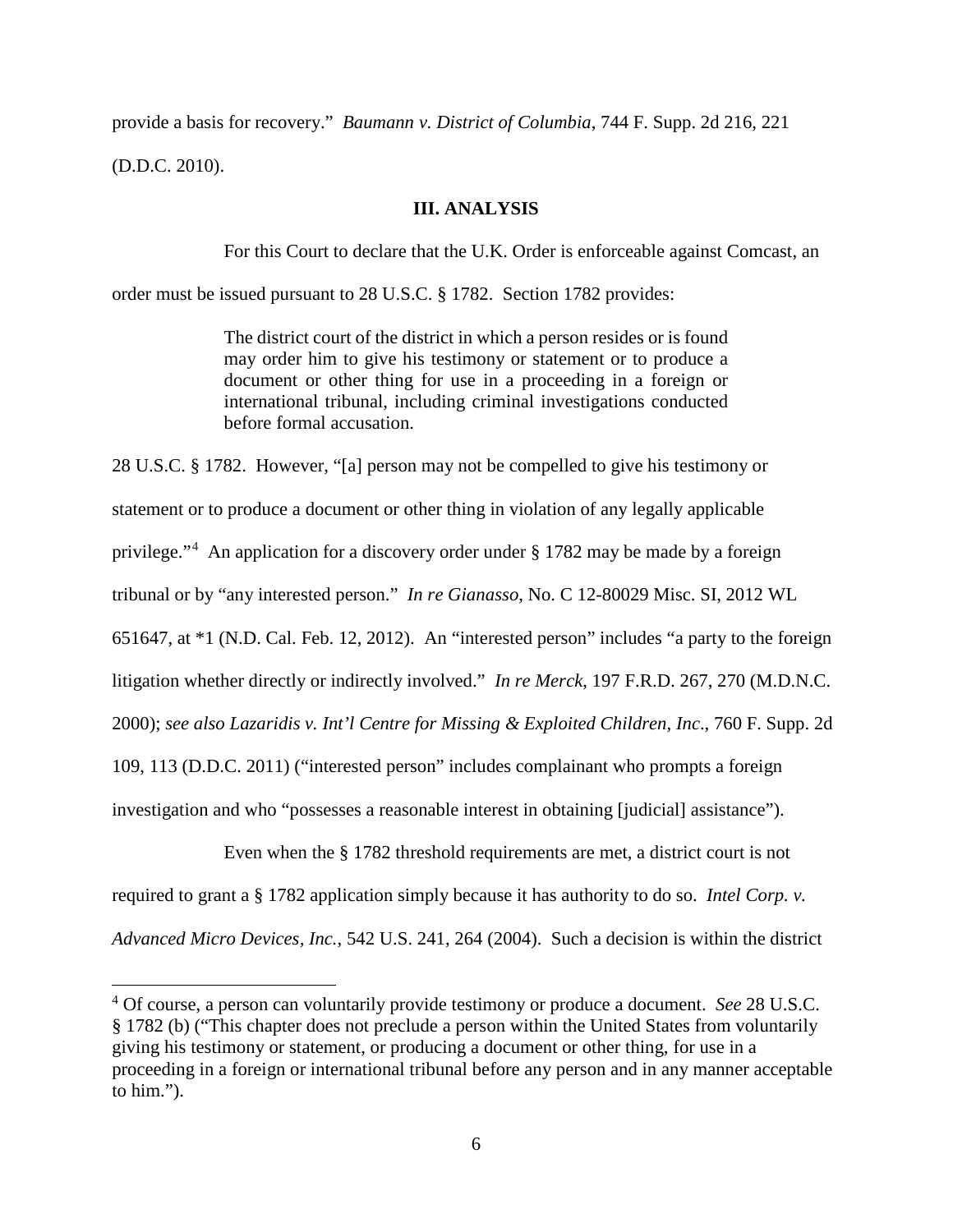court's discretion. *Id*. at 260. The Supreme Court identified the following factors for consideration in exercising such discretion: (1) whether the person from whom discovery is sought is a participant in the foreign proceeding (if he is, the need for a § 1782 order is not readily apparent); (2) the nature of the foreign tribunal and its proceedings and its receptivity to U.S. federal-court assistance; (3) whether the request for assistance under § 1782 conceals an attempt to circumvent foreign discovery restrictions; and (4) whether the request is unduly intrusive or burdensome. *Id*. at 264-65.

Section 1782 is also limited by the cable privacy provision of the

Communications Act, 47 U.S.C. § 551(c). Section 551(c) provides, in relevant part, that a cable operator cannot disclose personal identifying information regarding a subscriber unless the subscriber consents or the cable operator acts pursuant to a court order with notice to the subscriber. *See* 47 U.S.C. § 551(c)(1) & (2)(B).[5](#page-6-0) 

<span id="page-6-0"></span> $<sup>5</sup>$  Title 47, § 551(c) provides in full:</sup>

 $\overline{a}$ 

(c) Disclosure of personally identifiable information

(1) Except as provided in paragraph (2), a cable operator shall not disclose personally identifiable information concerning any subscriber without the prior written or electronic consent of the subscriber concerned and shall take such actions as are necessary to prevent unauthorized access to such information by a person other than the subscriber or cable operator.

(2) A cable operator may disclose such information if the disclosure is—

(A) necessary to render, or conduct a legitimate business activity related to, a cable service or other service provided by the cable operator to the subscriber;

(B) subject to subsection (h) of this section, made pursuant to a court order authorizing such disclosure, if the subscriber is notified of such order by the person to whom the order is directed;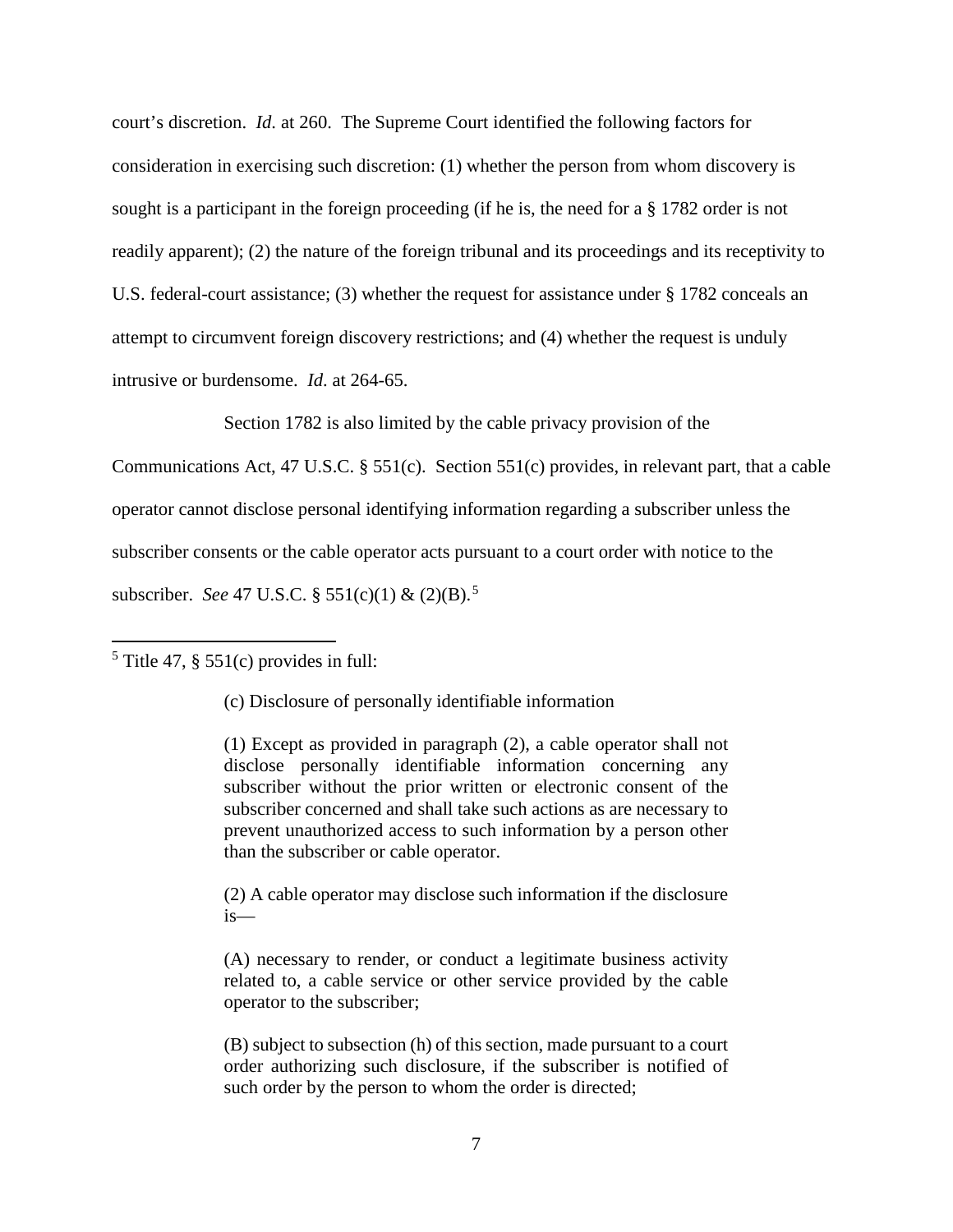*In re Gianasso*, 2012 WL 651647, exemplifies the analysis required when the cable privacy statute is implicated. Mr. Gianasso was a Swiss citizen who sought discovery in aid of an ongoing criminal investigation and a planned-for civil suit in Switzerland regarding defamatory statements posted on a website called Glassdoor.com. 2012 WL 651647, at \*1. Mr. Gianasso subpoenaed Glassdoor for the identity of the user who posted the comments. The district court found that: Glassdoor was located within the district; Mr. Gianasso was an interested party in the Swiss proceedings; the discovery was relevant and necessary for those proceedings; Glassdoor was not a party to the Swiss case; and the evidence was not obtainable in Switzerland without the aid of a U.S. court. *Id*. at \*2. There was no evidence that a Swiss court would be unresponsive to U.S. assistance or that Mr. Gianasso was attempting to evade restrictions on discovery imposed by Swiss law. Finally, the discovery was not unduly burdensome or intrusive, as it only sought the name and address of the user who posted the

-

<sup>(</sup>C) a disclosure of the names and addresses of subscribers to any cable service or other service, if—

<sup>(</sup>i) the cable operator has provided the subscriber the opportunity to prohibit or limit such disclosure, and

<sup>(</sup>ii) the disclosure does not reveal, directly or indirectly, the—

<sup>(</sup>I) extent of any viewing or other use by the subscriber of a cable service or other service provided by the cable operator, or

<sup>(</sup>II) the nature of any transaction made by the subscriber over the cable system of the cable operator; or

<sup>(</sup>D) to a government entity as authorized under chapters 119, 121, or 206 of Title 18, except that such disclosure shall not include records revealing cable subscriber selection of video programming from a cable operator.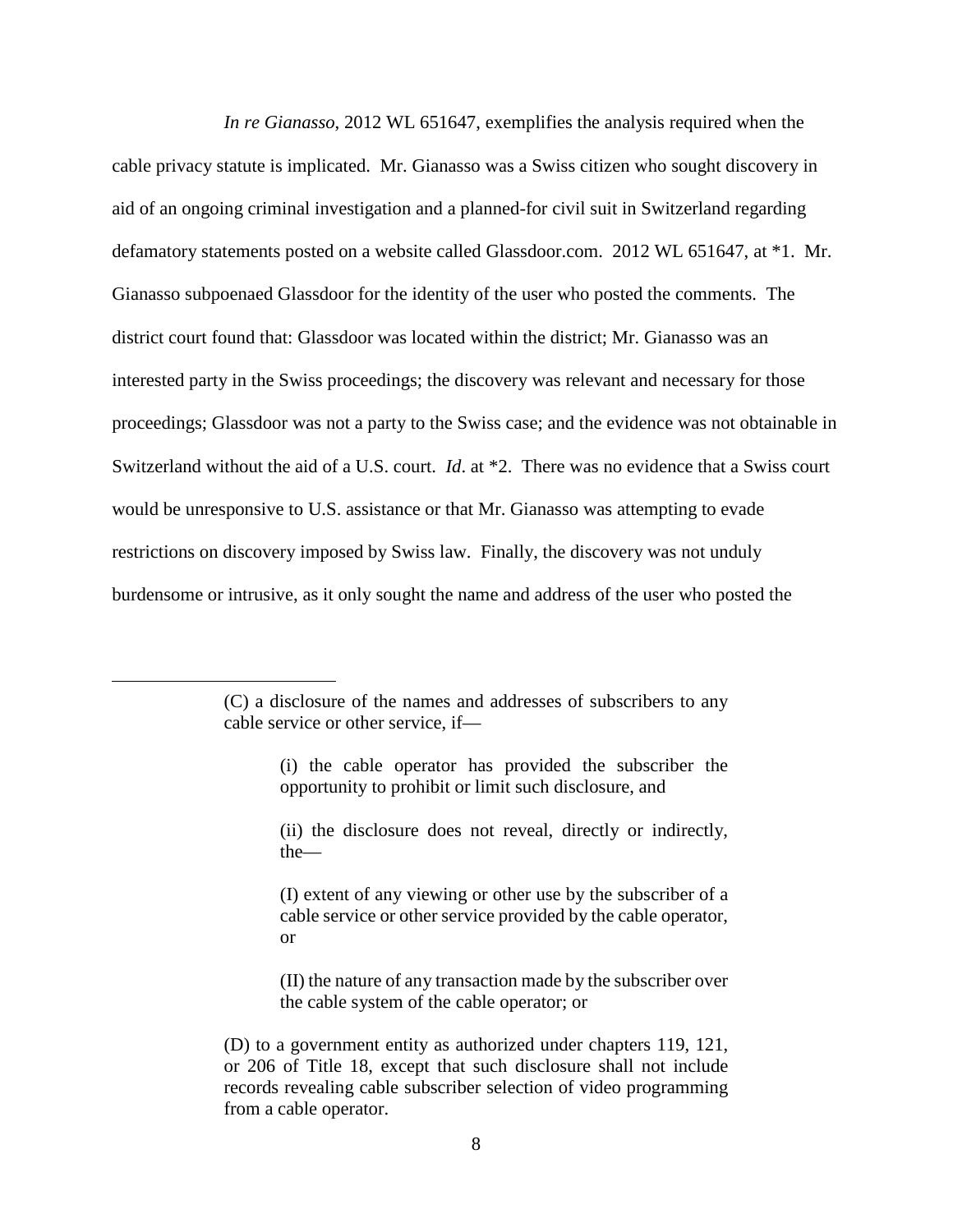comments, not the content of any communication. *Id*. The court further found that Glassdoor was subject to the privacy provisions of the Communications Act. Accordingly, it ordered Glassdoor to provide formal notice of the subpoena within 7 days to the user whose identity was sought and the court gave the user 21 days after receiving notice to file any objection to the subpoena. *Id*. at \*3.[6](#page-8-0)

In contrast, where a party to an international arbitration petitioned for a § 1782 order to enforce third party subpoenas, the threshold requirements were met but the court denied the petition because the petitioner was acting to circumvent of the arbitration rules to which it had agreed. *In re Caratube Int'l Oil Co., LLP*, 730 F. Supp. 2d 101, 106-07 (D.D.C. 2010). "[T]he evidence suggests that Caratube is using section 1782 in an attempt to circumvent the Tribunal's control over the arbitration procedures, and this factor thus weighs against granting the petition." *Id.* at  $107<sup>7</sup>$  $107<sup>7</sup>$  $107<sup>7</sup>$ 

Comcast seeks a declaratory judgment that Mr. Hourani can only enforce the U.K. Order under § 1782 and in compliance with § 551(c) of the Communications Act. The U.K. Order at issue here is directed to Comcast, and it clearly demands the disclosure of information that is covered by the cable privacy provision of the Communication Act. The threshold requirements of § 1782 are met. Comcast is found in this district. While it is not a party to the

 $\overline{a}$ 

<span id="page-8-0"></span><sup>6</sup> This 7-day/21-day procedure has been used in similar cases. *See In re Action and Protection Found*., No. C 14-80076 Misc. EMC (LB), 2014 WL 2795832, \*7 (N.D. Cal. June 19, 2014) (subpoena on website operator for identity of user who allegedly posted hate speech for use in civil and criminal litigation in Hungary); *In re Jommi*, No. C 13-80212 CRB (EDL), 2013 WL 6058201 (N.D. Cal. Nov. 15, 2013) (subpoena on website hosts for information identifying blog author for use in criminal defamation suit in Switzerland).

<span id="page-8-1"></span><sup>7</sup> Caratube is owned in large part by the Hourani family. *See Hourani v. PsyberSolutions*, 15-cv-933 (RMC), Op. filed 2/18/2016 (noting that Devincci Hourani is the 92% owner of Caratube International Oil Company); Opp'n to Doe Obj. [Dkt. 28] at 2-3 (referring to Caratube as a "Hourani entity").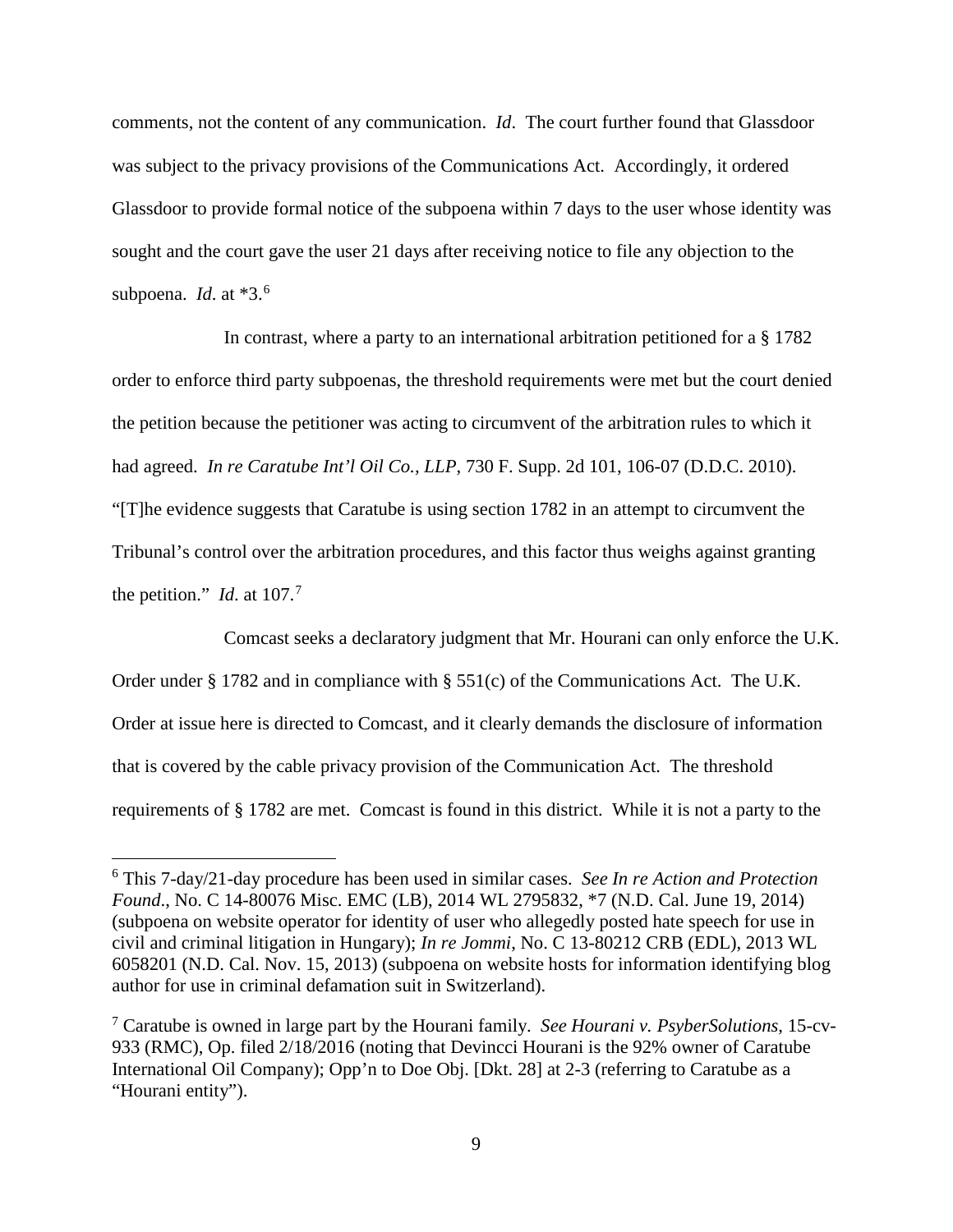U.K. proceeding, it is the direct target of the U.K. Order and therefore is an "interested person." Even if Comcast were not an "interested person" under § 1782, Mr. Hourani is a party to the underlying U.K. case and he also seeks a § 1782 order. *See* Def. Opp'n [Dkt. 20] at 2-4 (arguing that the Court should enter judgment on the pleadings and should order Comcast to comply with the U.K. Order without notice to the subscriber).

However, the Court will exercise its discretion to deny the request for a § 1782 enforcement order. The subscriber, John Doe, objects to the release of his identifying information. Most importantly, the U.K. Order to Comcast seeks information regarding the identity of a Comcast subscriber who used IP address 98.204.52.170 "between 23 May 2015 and 23 July 2015 or the earliest possible time after these dates." U.K. Order. Mr. Hourani's U.K. suit alleges that last incident of defamation and harassment occurred in December 2014. Thus, the U.K. Order seeks information that is not relevant to the allegations of the U.K. complaint.<sup>[8](#page-9-0)</sup> Under these circumstances, the request for an order under § 1782 will be denied.

### **IV. CONCLUSION**

For the foregoing reasons, the Court's prior Opinion [Dkt. 23] and Order [Dkt. 24] will be vacated and replaced with this Opinion and the Order accompanying it. Defendant's motion for judgment on the pleadings [Dkt. 17] will be denied, and Comcast's cross motion for judgment on the pleadings [Dkt. 19] will be granted. A declaratory judgment will be entered providing that Comcast shall not comply with the August 19, 2015 U.K. Order without an order of enforcement under 28 U.S.C. § 1782 and denying the request for a § 1782 enforcement order.

<u>.</u>

<span id="page-9-0"></span><sup>&</sup>lt;sup>8</sup> Mr. Hourani contends that the U.K. Order should have stated between 23 May 2015 and 23 July *2014*, not 2015, as evidenced by the solicitor's statement filed in the U.K. court. *See* Opp'n to Doe Obj. at 4-5. This Court cannot guess at what the U.K. court intended and it cannot rewrite the U.K. Order. The plain language of the U.K. Order must be applied as written.